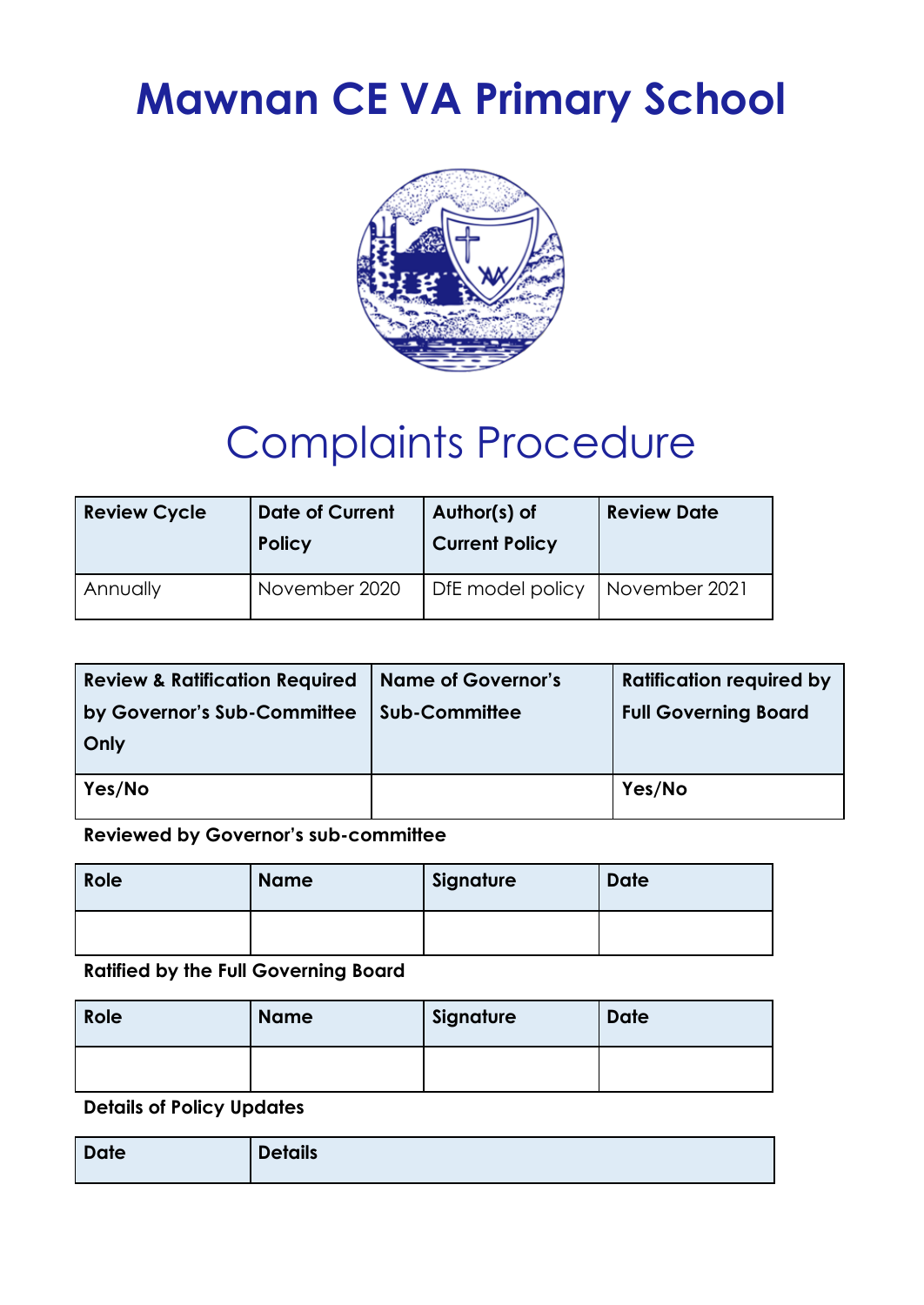| November 2020   Added COVID-19 Appendix |
|-----------------------------------------|
|                                         |
|                                         |

# **Statement of intent**

Mawnan C of E VA Primary School aims to resolve all complaints at the earliest possible stage and is dedicated to continuing to provide the highest quality of education possible throughout the procedure.

This policy has been created to deal with any complaint against a member of staff or the school as a whole, relating to any aspects of the school or the provision of facilities or services. It is designed to ensure that the school's complaints procedure is straightforward, impartial, non-adversarial, allows a full and fair investigation, respects confidentiality and delivers an effective response and appropriate redress.

Any person, including a member of the public, is able to make a complaint about the provision of facilities or services that the school provides. This policy outlines the procedure that the complainant and school must follow.

Once a complaint has been made, it can be resolved or withdrawn at any stage.

The headteacher will be the first point of contact when following the complaints procedure.

# **Who can make a complaint?**

This complaints procedure is not limited to parents or carers of children that are registered at the school. Any person, including members of the public, may make a complaint to Mawnan C of E VA Primary School about any provision of facilities or services that we provide. Unless complaints are dealt with under separate statutory procedures (such as appeals relating to exclusions or admissions), we will use this complaints procedure.

# **The difference between a concern and a complaint**

A concern may be defined as '*an expression of worry or doubt over an issue considered to be important for which reassurances are sought'*.

A complaint may be defined as '*an expression of dissatisfaction however made, about actions taken or a lack of action*'.

It is in everyone's interest that concerns and complaints are resolved at the earliest possible stage. Many issues can be resolved informally, without the need to use the formal stages of the complaints procedure. Mawnan C of E VA Primary School takes concerns seriously and will make every effort to resolve the matter as quickly as possible.

If you have difficulty discussing a concern with a particular member of staff, we will respect your views. In these cases, the Headteacher, will refer you to another staff member. Similarly, if the member of staff directly involved feels unable to deal with a concern, the Headteacher will refer you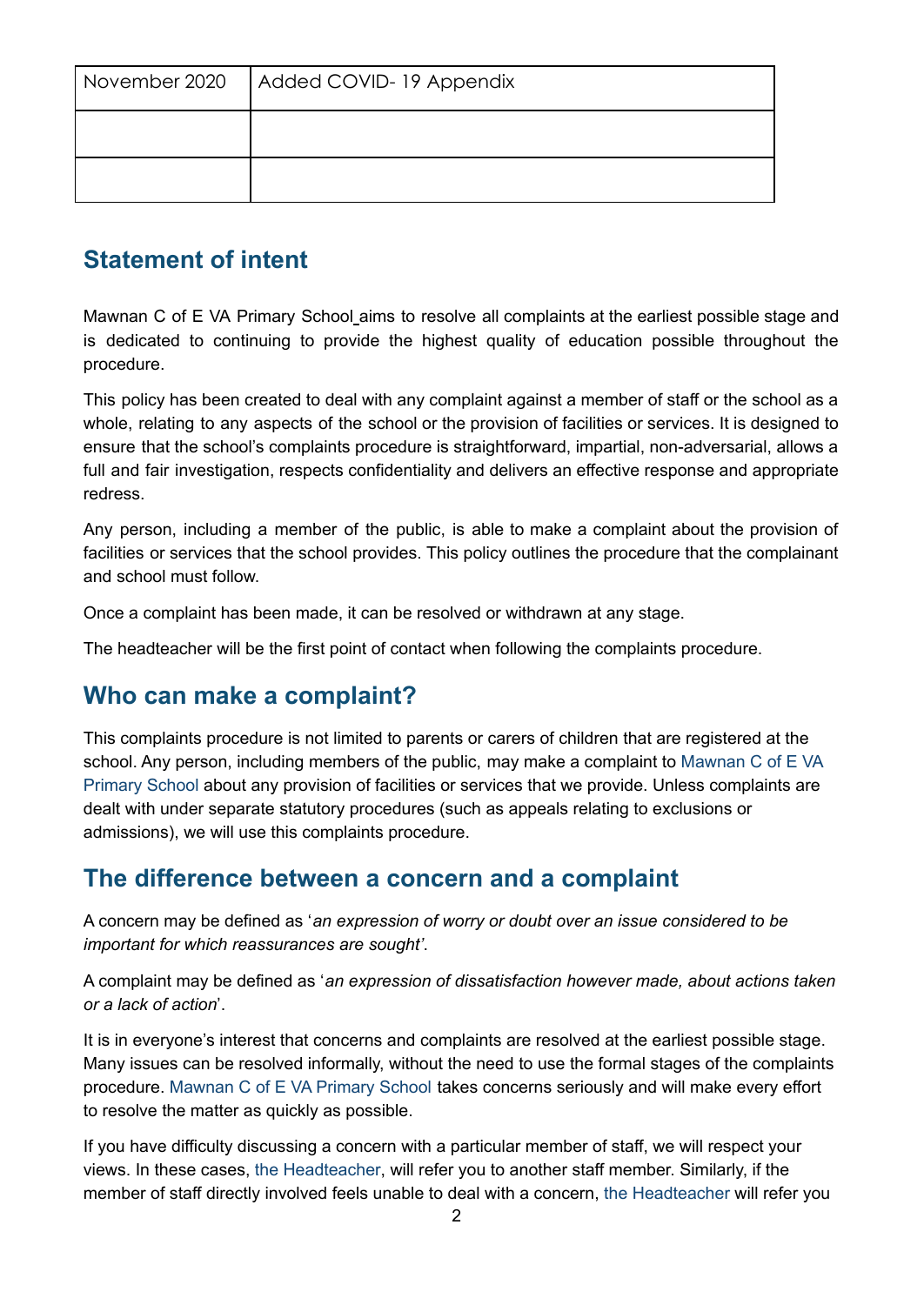to another staff member. The member of staff may be more senior but does not have to be. The ability to consider the concern objectively and impartially is more important.

We understand however, that there are occasions when people would like to raise their concerns formally. In this case, Mawnan C of E VA Primary School will attempt to resolve the issue internally, through the stages outlined within this complaints procedure.

### **How to raise a concern or make a complaint**

A concern or complaint can be made in person, in writing or by telephone. They may also be made by a third party acting on behalf on a complainant, as long as they have appropriate consent to do so.

Concerns should be raised with either the class teacher or headteacher. If the issue remains unresolved, the next step is to make a formal complaint.

Complainants should not approach individual governors to raise concerns or complaints. They have no power to act on an individual basis and it may also prevent them from considering complaints at Stage 2 of the procedure.

Complaints against school staff (except the headteacher) should be made in the first instance, tothe headteacher via the school office*.* Please mark them as Private and Confidential.

Complaints that involve or are about the headteacher should be addressed to the Chair of Governors, via the school office. Please mark them as Private and Confidential.

Complaints about the Chair of Governors, any individual governor or the whole governing body should be addressed to the Clerk to the Governing Body via the school office. Please mark them as Private and Confidential.

For ease of use, a template complaint form is included at the end of this procedure. If you require help in completing the form, please contact the school office. You can also ask third party organisations like the Citizens Advice to help you.

In accordance with equality law, we will consider making reasonable adjustments if required, to enable complainants to access and complete this complaints procedure. For instance, providing information in alternative formats, assisting complainants in raising a formal complaint or holding meetings in accessible locations.

# **Anonymous complaints**

We will not normally investigate anonymous complaints. However, the headteacher or Chair of Governors, if appropriate, will determine whether the complaint warrants an investigation.

# **Time scales**

You must raise the complaint within three months of the incident or, where a series of associated incidents have occurred, within three months of the last of these incidents. We will consider complaints made outside of this time frame if exceptional circumstances apply.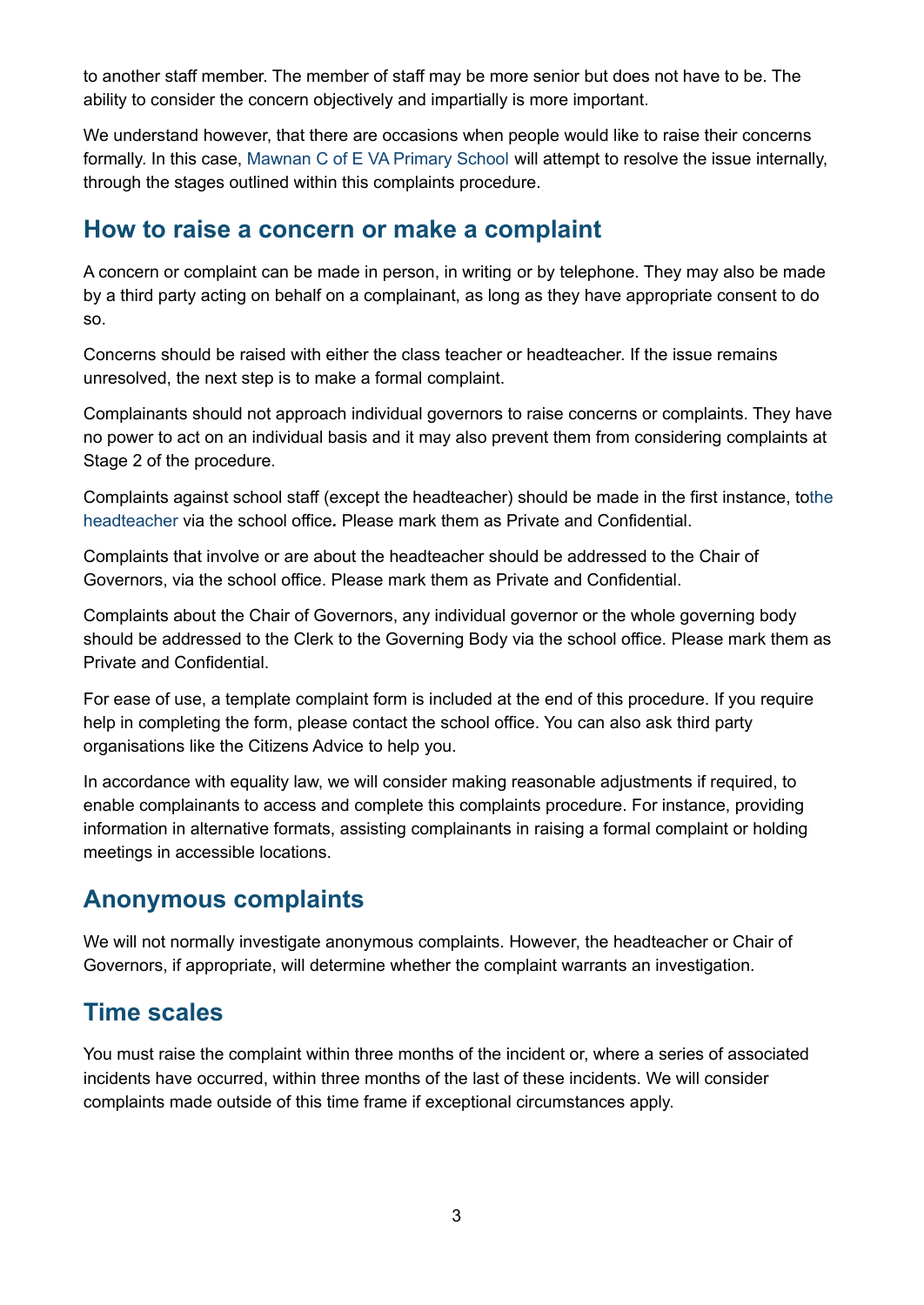# **Complaints received outside of term time**

We will consider complaints made outside of term time to have been received on the first school day after the holiday period.

# **Scope of this Complaints Procedure**

This procedure covers all complaints about any provision of community facilities or services by Mawnan C of E VA Primary School other than complaints that are dealt with under other statutory procedures, including those listed below.

| <b>Exceptions</b>                 | Who to contact                                              |
|-----------------------------------|-------------------------------------------------------------|
| Admissions to schools             | Concerns about admissions, statutory assessments of         |
| Statutory assessments of          | Special Educational Needs, or school re-organisation        |
| <b>Special Educational Needs</b>  | proposals should be raised with Cornwall Council.           |
| School re-organisation            |                                                             |
| proposals                         |                                                             |
| Matters likely to require a Child | Complaints about child protection matters are handled       |
| Protection Investigation          | under our child protection and safeguarding policy and in   |
|                                   | accordance with relevant statutory guidance.                |
|                                   | If you have serious concerns, you may wish to contact       |
|                                   | the local authority designated officer (LADO) who has       |
|                                   | local responsibility for safeguarding or the Multi-Agency   |
|                                   | Referral Unit (MARU).                                       |
| Exclusion of children from        | Further information about raising concerns about            |
| school*                           | exclusion can be found at:                                  |
|                                   | www.gov.uk/school-discipline-exclusions/exclusions.         |
|                                   | *complaints about the application of the behaviour policy   |
|                                   | can be made through the school's complaints procedure.      |
| Whistleblowing                    | We have an internal whistleblowing procedure for all our    |
|                                   | employees, including temporary staff.                       |
|                                   | The Secretary of State for Education is the prescribed      |
|                                   | person for matters relating to education for                |
|                                   | whistleblowers in education who do not want to raise        |
|                                   | matters direct with their employer. Referrals can be made   |
|                                   | at: www.education.gov.uk/contactus.                         |
|                                   | Volunteer staff who have concerns about our school          |
|                                   | should complain through the school's complaints             |
|                                   | procedure. You may also be able to complain direct to       |
|                                   | the LA or the Department for Education (see link above),    |
|                                   | depending on the substance of your complaint.               |
| Staff grievances                  | Complaints from staff will be dealt with under the school's |
|                                   | internal grievance procedures.                              |
| Staff conduct                     | Complaints about staff will be dealt with under the         |
|                                   | school's internal disciplinary procedures, if appropriate.  |
|                                   |                                                             |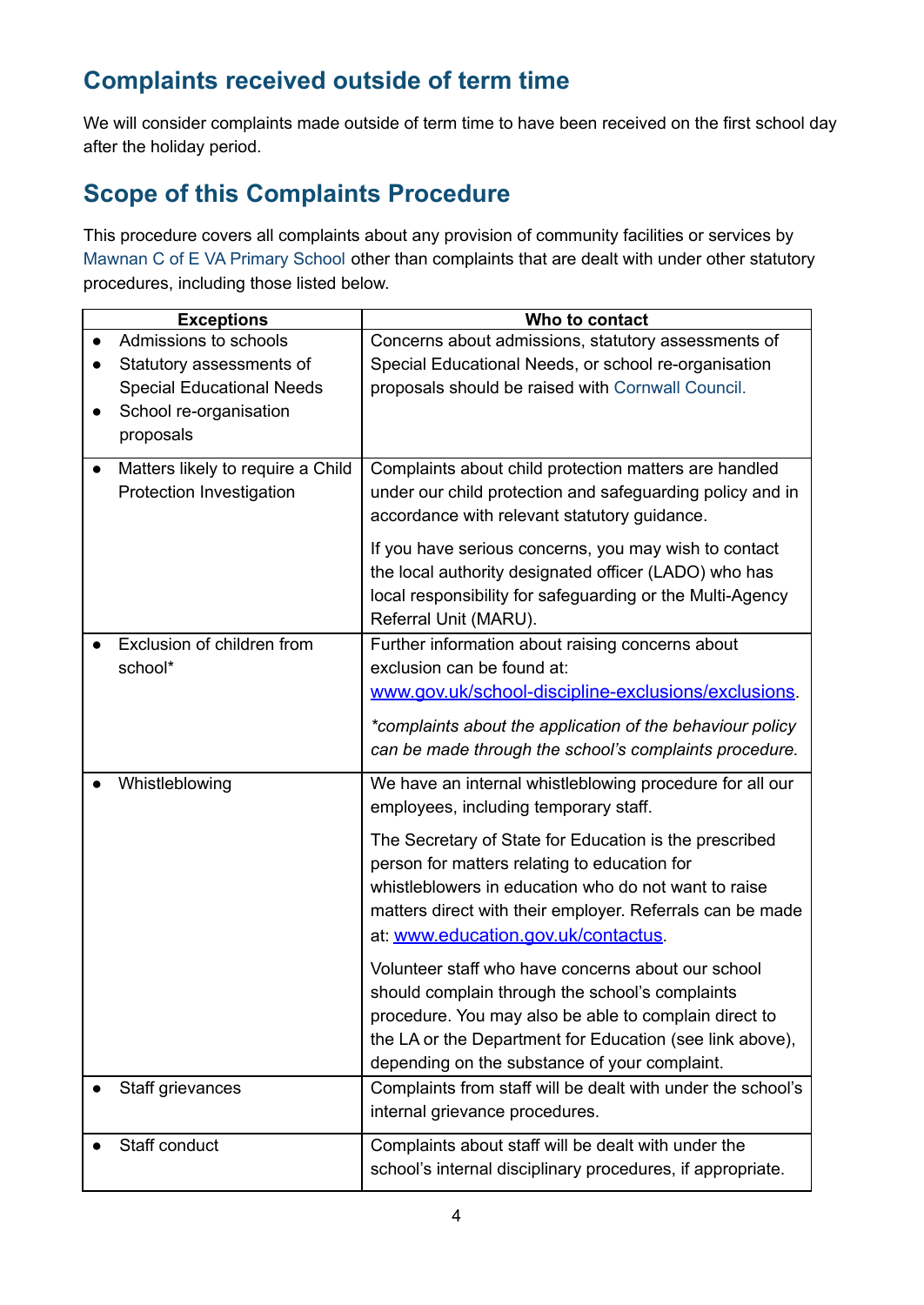|                                                          | Complainants will not be informed of any disciplinary<br>action taken against a staff member as a result of a<br>complaint. However, the complainant will be notified that<br>the matter is being addressed. |
|----------------------------------------------------------|--------------------------------------------------------------------------------------------------------------------------------------------------------------------------------------------------------------|
| Complaints about services<br>provided by other providers | Providers should have their own complaints procedure to<br>deal with complaints about service. Please contact them                                                                                           |
| who may use school premises                              | direct.                                                                                                                                                                                                      |
| or facilities                                            |                                                                                                                                                                                                              |

If other bodies are investigating aspects of the complaint, for example the police, local authority (LA) safeguarding teams or Tribunals, this may impact on our ability to adhere to the timescales within this procedure or result in the procedure being suspended until those public bodies have completed their investigations.

If a complainant commences legal action against Mawnan C of E VA Primary School in relation to their complaint, we will consider whether to suspend the complaints procedure in relation to their complaint until those legal proceedings have concluded.

# **Resolving complaints**

At each stage in the procedure, Mawnan C of E VA Primary School wants to resolve the complaint. If appropriate, we will acknowledge that the complaint is upheld in whole or in part. In addition, we may offer one or more of the following:

- an explanation
- an admission that the situation could have been handled differently or better
- an assurance that we will try to ensure the event complained of will not recur
- an explanation of the steps that have been or will be taken to help ensure that it will not happen again and an indication of the timescales within which any changes will be made
- an undertaking to review school policies in light of the complaint
- an apology.

# **Withdrawal of a Complaint**

If a complainant wants to withdraw their complaint, we will ask them to confirm this in writing.

# **Stage 1**

Formal complaints must be made to the headteacher (unless they are about the headteacher), via the school office. This may be done in person, in writing (preferably on the Complaint Form), or by telephone.

The headteacher will record the date the complaint is received and will acknowledge receipt of the complaint in writing (either by letter or email) within 5 school days.

Within this response, the headteacher will seek to clarify the nature of the complaint, ask what remains unresolved and what outcome the complainant would like to see. The headteacher can consider whether a face to face meeting is the most appropriate way of doing this.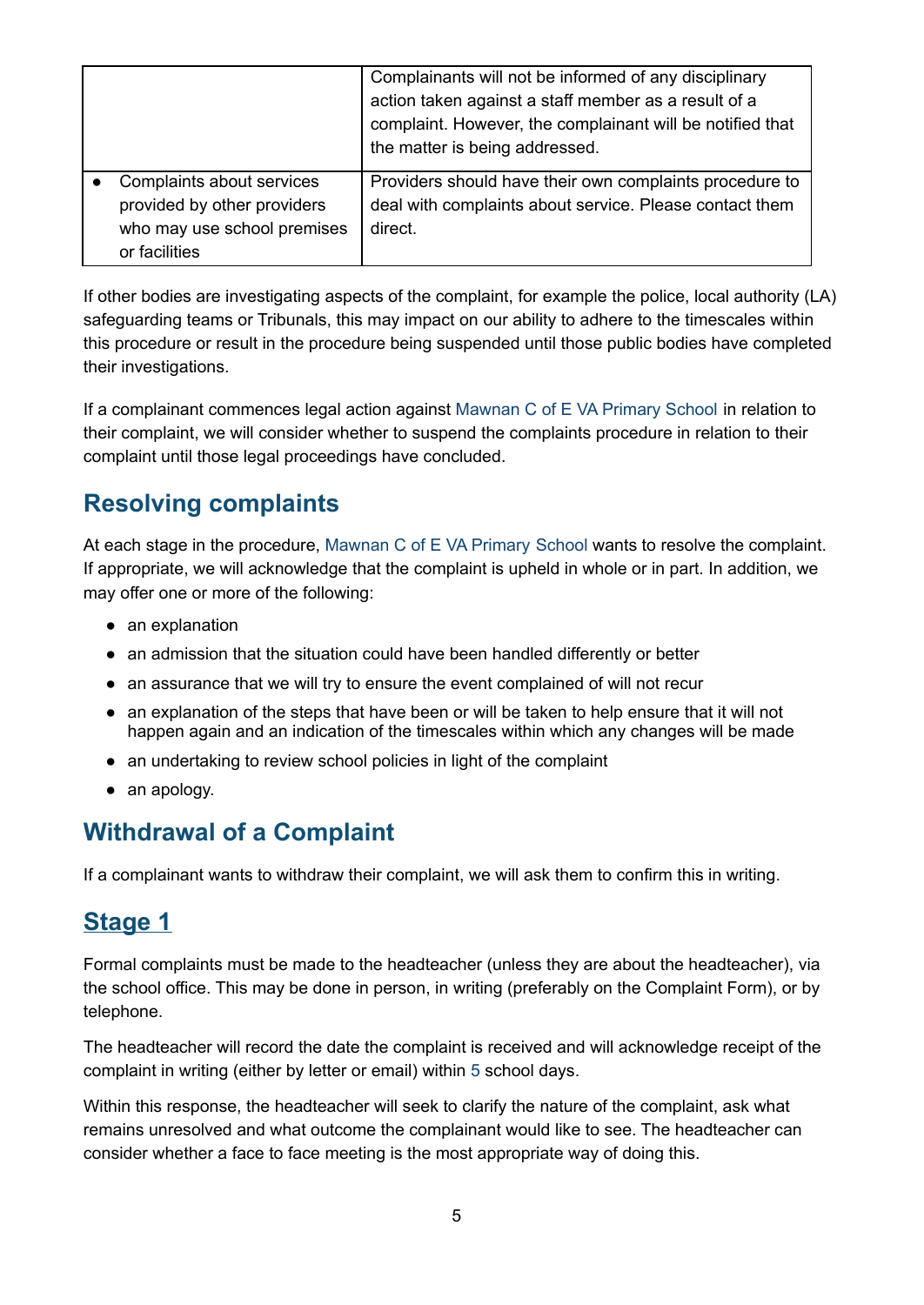*Note: The headteacher may delegate the investigation to another member of the school's senior leadership team but not the decision to be taken.*

During the investigation, the headteacher (or investigator) will:

- if necessary, interview those involved in the matter and/or those complained of, allowing them to be accompanied if they wish
- keep a written record of any meetings/interviews in relation to their investigation.

At the conclusion of their investigation, the headteacher will provide a formal written response within 10 school days of the date of receipt of the complaint.

If the headteacher is unable to meet this deadline, they will provide the complainant with an update and revised response date.

The response will detail any actions taken to investigate the complaint and provide a full explanation of the decision made and the reason(s) for it. Where appropriate, it will include details of actions Mawnan C of E VA Primary School will take to resolve the complaint.

The headteacher will advise the complainant of how to escalate their complaint should they remain dissatisfied with the outcome of Stage 1.

If the complaint is about the headteacher, or a member of the governing body (including the Chair or Vice-Chair), a suitably skilled governor will be appointed to complete all the actions at Stage 1.

Complaints about the headteacher or member of the governing body must be made to the Clerk, via the school office.

If the complaint is:

- jointly about the Chair and Vice Chair or
- the entire governing body or
- the majority of the governing body

Stage 1 will be considered by an independent investigator appointed by the governing body. At the conclusion of their investigation, the independent investigator will provide a formal written response.

# **Stage 2**

If the complainant is dissatisfied with the outcome at Stage 1 and wishes to take the matter further, they can escalate the complaint to Stage 2 – a meeting with members of the governing body's complaints committee, which will be formed of the first three, impartial, governors available. This is the final stage of the complaints procedure.

A request to escalate to Stage 2 must be made to the Clerk, via the school office, within 10 school days of receipt of the Stage 1 response.

The Clerk will record the date the complaint is received and acknowledge receipt of the complaint in writing (either by letter or email) within 10 school days.

Requests received outside of this time frame will only be considered if exceptional circumstances apply.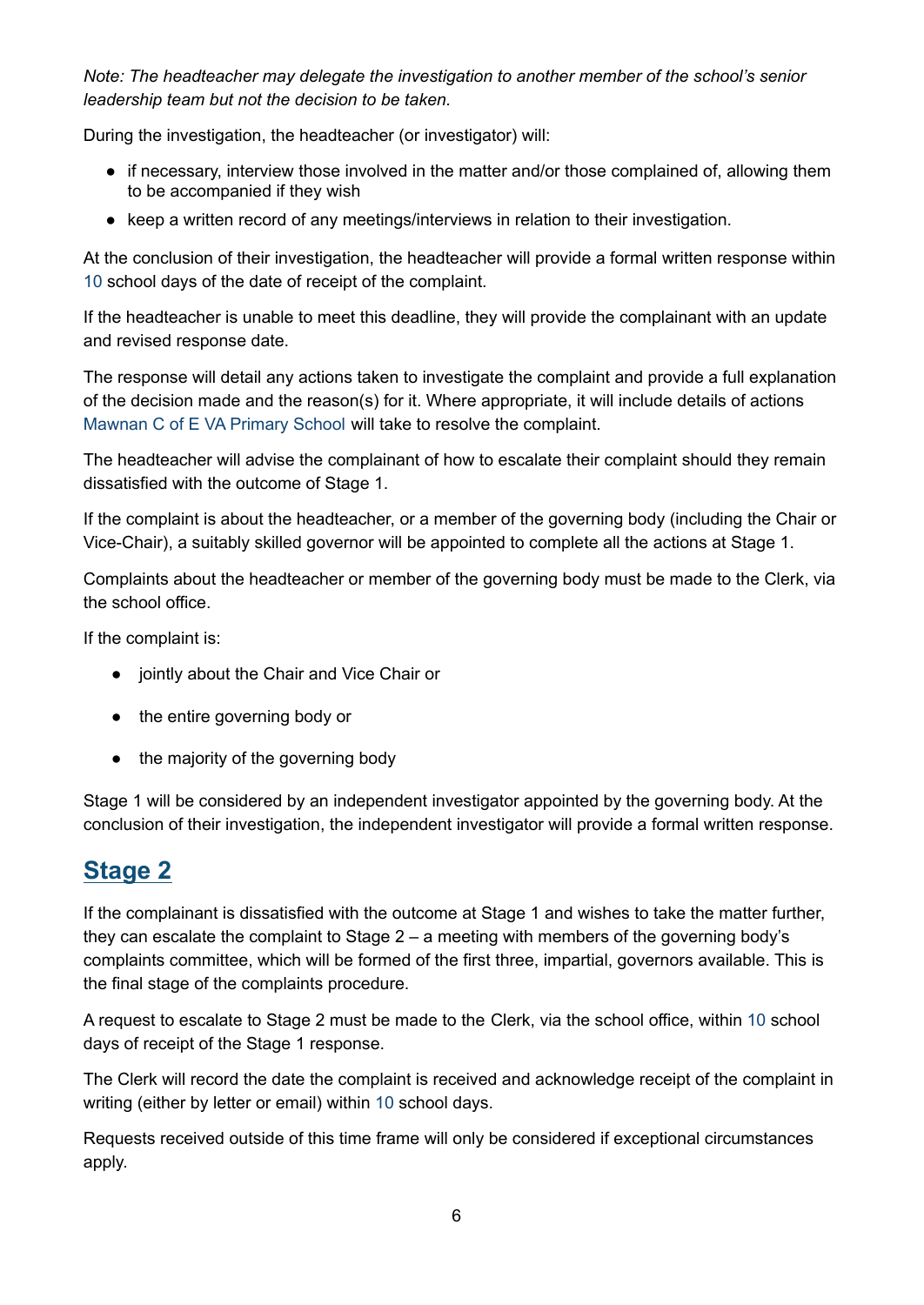The Clerk will write to the complainant to inform them of the date of the meeting. They will aim to convene a meeting within 10 school days of receipt of the Stage 2 request. If this is not possible, the Clerk will provide an anticipated date and keep the complainant informed.

If the complainant rejects the offer of three proposed dates, without good reason, the Clerk will decide when to hold the meeting. It will then proceed in the complainant's absence on the basis of written submissions from both parties.

The complaints committee will consist of at least three governors with no prior involvement or knowledge of the complaint. Prior to the meeting, they will decide amongst themselves who will act as the Chair of the Complaints Committee. If there are fewer than three governors from Mawnan C of E VA Primary School available, the Clerk will source any additional, independent governors through another local school or through their LA's Governor Services team, in order to make up the committee. Alternatively, an entirely independent committee may be convened to hear the complaint at Stage 2.

The committee will decide whether to deal with the complaint by inviting parties to a meeting or through written representations, but in making their decision they will be sensitive to the complainant's needs.

If the complainant is invited to attend the meeting, they may bring someone along to provide support. This can be a relative or friend. Generally, we do not encourage either party to bring legal representatives to the committee meeting. However, there may be occasions when legal representation is appropriate.

For instance, if a school employee is called as a witness in a complaint meeting, they may wish to be supported by union and/or legal representation.

*Note: Complaints about staff conduct will not generally be handled under this complaints procedure. Complainants will be advised that any staff conduct complaints will be considered under staff disciplinary procedures, if appropriate, but outcomes will not be shared with them.*

Representatives from the media are not permitted to attend.

At least 10 school days before the meeting, the Clerk will:

- confirm and notify the complainant of the date, time and venue of the meeting, ensuring that, if the complainant is invited, the dates are convenient to all parties and that the venue and proceedings are accessible
- request copies of any further written material to be submitted to the committee before the meeting.

Any written material will be circulated to all parties at least 10 school days before the date of the meeting. The committee will not normally accept, as evidence, recordings of conversations that were obtained covertly and without the informed consent of all parties being recorded.

The committee will also not review any new complaints at this stage or consider evidence unrelated to the initial complaint to be included. New complaints must be dealt with from Stage 1 of the procedure.

The meeting will be held in private. Electronic recordings of meetings or conversations are not normally permitted unless a complainant's own disability or special needs require it. Prior knowledge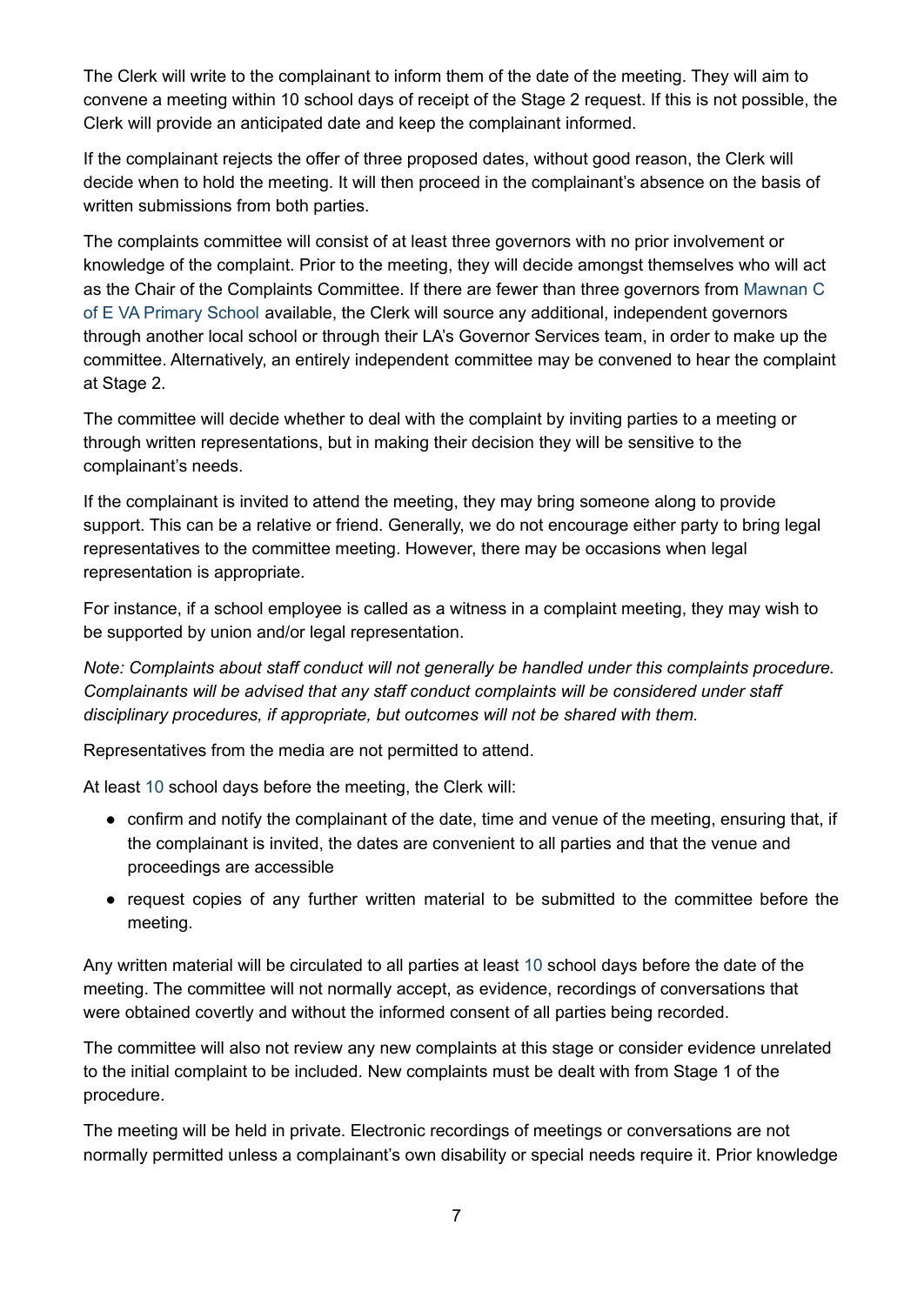and consent of all parties attending must be sought before meetings or conversations take place. Consent will be recorded in any minutes taken.

The committee will consider the complaint and all the evidence presented. The committee can:

- uphold the complaint in whole or in part
- dismiss the complaint in whole or in part.

If the complaint is upheld in whole or in part, the committee will:

- decide on the appropriate action to be taken to resolve the complaint
- where appropriate, recommend changes to the school's systems or procedures to prevent similar issues in the future.

The Chair of the Committee will provide the complainant and Mawnan C of E VA Primary School with a full explanation of their decision and the reason(s) for it, in writing, within 5 school days.

The letter to the complainant will include details of how to contact the Department for Education if they are dissatisfied with the way their complaint has been handled by Mawnan C of E VA Primary School.

If the complaint is:

- jointly about the Chair and Vice Chair or
- the entire governing body or
- the majority of the governing body

Stage 2 will be heard by a committee of independent governors.

The response will detail any actions taken to investigate the complaint and provide a full explanation of the decision made and the reason(s) for it. Where appropriate, it will include details of actions Mawnan C of E VA Primary School will take to resolve the complaint.

The response will also advise the complainant of how to escalate their complaint should they remain dissatisfied.

# **Next Steps**

If the complainant believes the school did not handle their complaint in accordance with the published complaints procedure or they acted unlawfully or unreasonably in the exercise of their duties under education law, they can contact the Department for Education after they have completed Stage 2.

The Department for Education will not normally reinvestigate the substance of complaints or overturn any decisions made by Mawnan C of E VA Primary School They will consider whether the school has adhered to education legislation and any statutory policies connected with the complaint.

The complainant can refer their complaint to the Department for Education online at: [www.education.gov.uk/contactus,](http://www.education.gov.uk/contactus) by telephone on: 0370 000 2288 or by writing to:

Department for Education Piccadilly Gate Store Street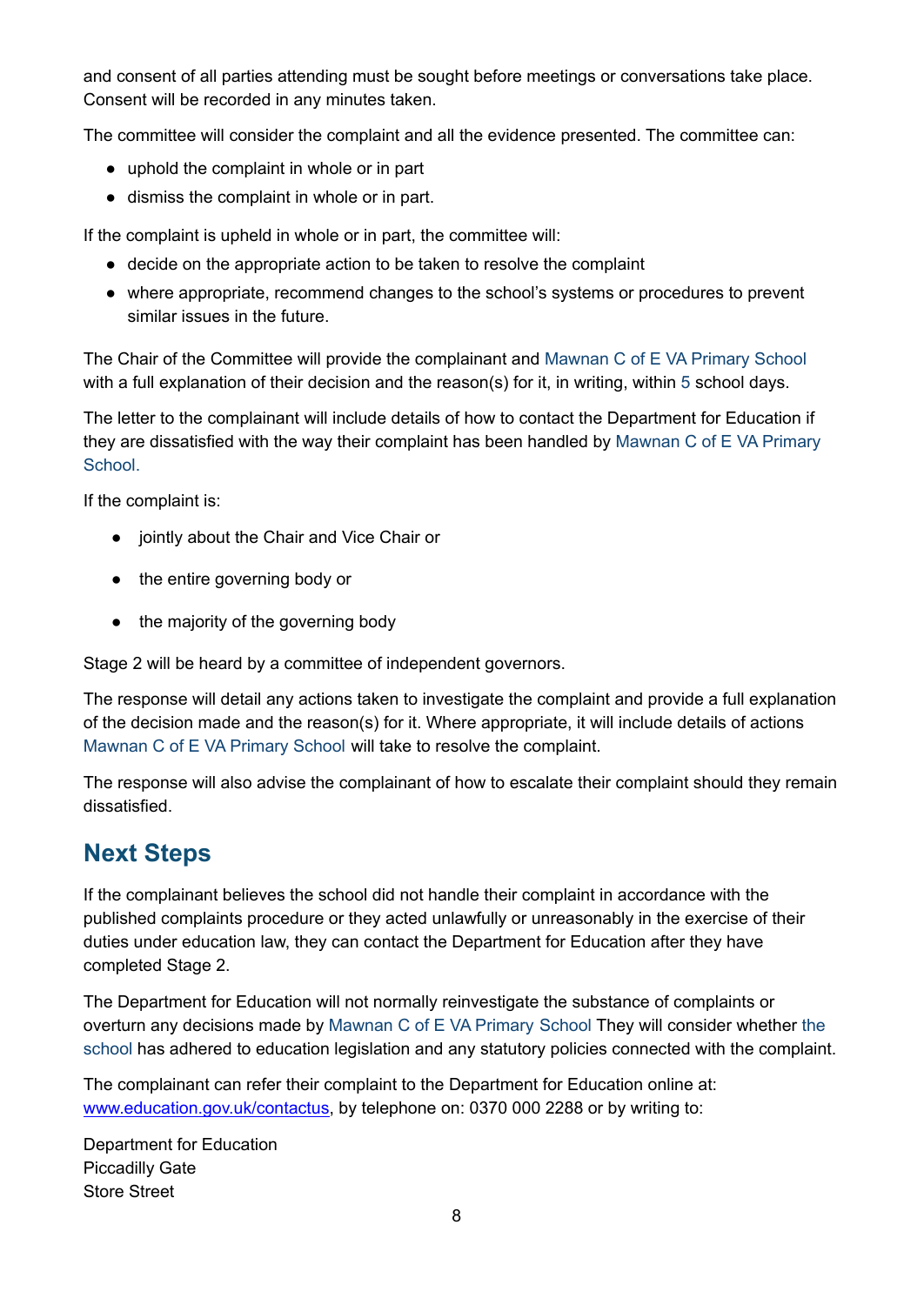Manchester M1 2WD.

# **Complaint Form**

**Evening telephone number:**

Please complete and return to the Headteacher who will acknowledge receipt and explain what action will be taken.

| Your name:                                    |  |
|-----------------------------------------------|--|
| Pupil's name (if relevant):                   |  |
|                                               |  |
| Your relationship to the pupil (if relevant): |  |
| <b>Address:</b>                               |  |
|                                               |  |
| Postcode:                                     |  |
| Day time telephone number:                    |  |

9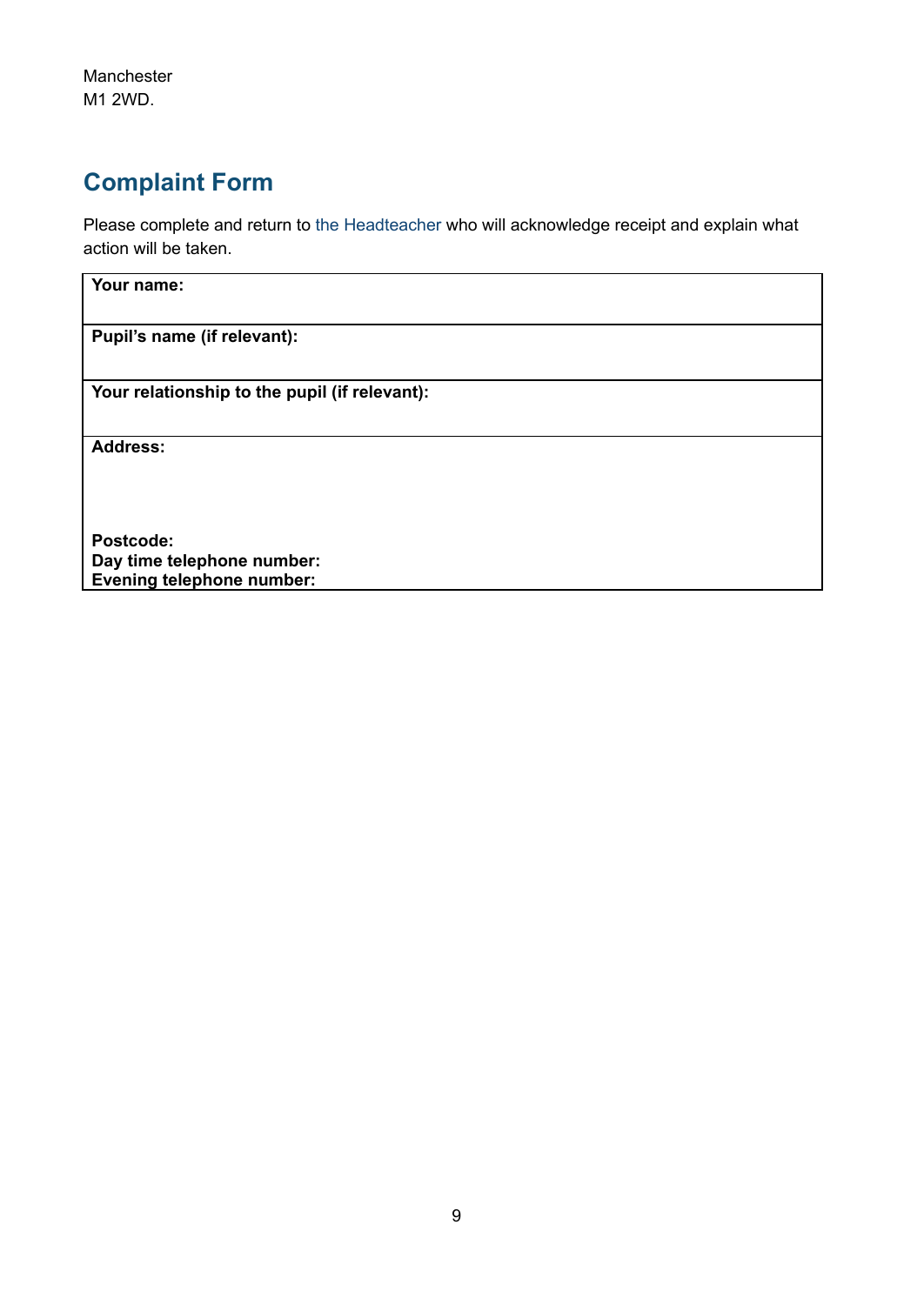**Please give details of your complaint, including whether you have spoken to anybody at the school about it.**

**What actions do you feel might resolve the problem at this stage?**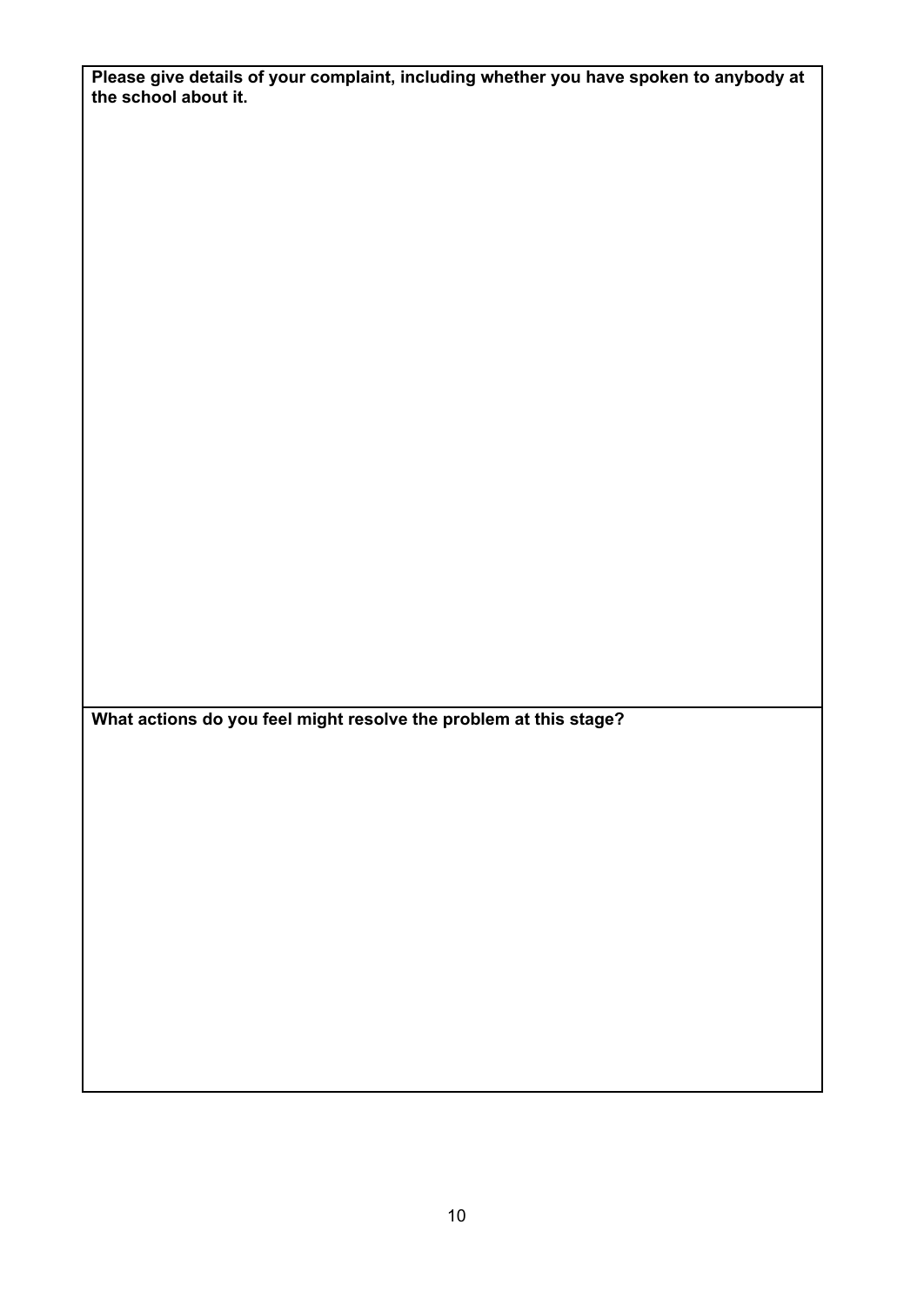| Are you attaching any paperwork? If so, please give details. |
|--------------------------------------------------------------|
|                                                              |
|                                                              |
|                                                              |
|                                                              |
|                                                              |
|                                                              |
|                                                              |
|                                                              |
|                                                              |
|                                                              |
|                                                              |
|                                                              |
| Signature:                                                   |
|                                                              |
| Date:                                                        |
|                                                              |
| <b>Official use</b>                                          |
| Date acknowledgement sent:                                   |
|                                                              |
| By who:                                                      |
|                                                              |
|                                                              |
| <b>Complaint referred to:</b>                                |
|                                                              |
|                                                              |
| Date:                                                        |
|                                                              |

# **Roles and Responsibilities**

### **Complainant**

The complainant will receive a more effective response to the complaint if they:

- explain the complaint in full as early as possible
- co-operate with the school in seeking a solution to the complaint
- respond promptly to requests for information or meetings or in agreeing the details of the complaint
- ask for assistance as needed
- treat all those involved in the complaint with respect
- refrain from publicising the details of their complaint on social media and respect confidentiality.

#### **Investigator**

The investigator's role is to establish the facts relevant to the complaint by: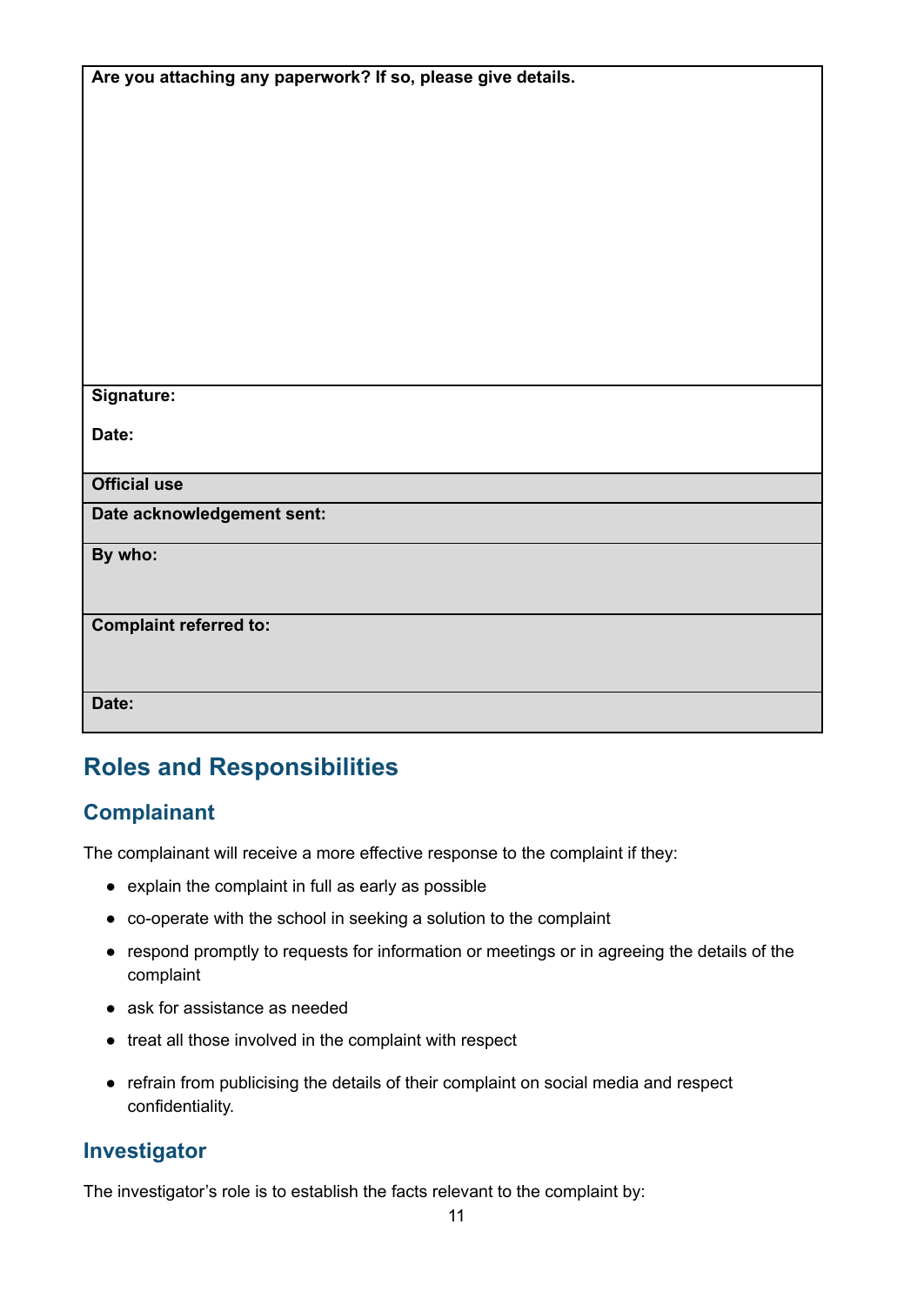- providing a comprehensive, open, transparent and fair consideration of the complaint through:
	- o sensitive and thorough interviewing of the complainant to establish what has happened and who has been involved
	- o interviewing staff and children/young people and other people relevant to the complaint
	- o consideration of records and other relevant information
	- o analysing information
- liaising with the complainant and the complaints co-ordinator as appropriate to clarify what the complainant feels would put things right.

The investigator should:

- conduct interviews with an open mind and be prepared to persist in the questioning
- keep notes of interviews or arrange for an independent note taker to record minutes of the meeting
- ensure that any papers produced during the investigation are kept securely pending any appeal
- be mindful of the timescales to respond
- prepare a comprehensive report for the headteacher or complaints committee that sets out the facts, identifies solutions and recommends courses of action to resolve problems.

The headteacher or complaints committee will then determine whether to uphold or dismiss the complaint and communicate that decision to the complainant, providing the appropriate escalation details.

#### **Complaints Co-ordinator** (this could be the headteacher / designated complaints governor or other staff member providing administrative support)

The complaints co-ordinator should:

- ensure that the complainant is fully updated at each stage of the procedure
- liaise with staff members, headteacher, Chair of Governors, Clerk and LAs (if appropriate) to ensure the smooth running of the complaints procedure
- be aware of issues regarding:
	- $\circ$  sharing third party information
	- $\circ$  additional support. This may be needed by complainants when making a complaint including interpretation support or where the complainant is a child or young person
- keep records.

#### **Clerk to the Governing Body**

The Clerk is the contact point for the complainant and the committee and should:

● ensure that all people involved in the complaint procedure are aware of their legal rights and duties, including any under legislation relating to school complaints, education law, the Equality Act 2010, the Freedom of Information Act 2000, the Data Protection Act (DPA) 2018 and the General Data Protection Regulations (GDPR)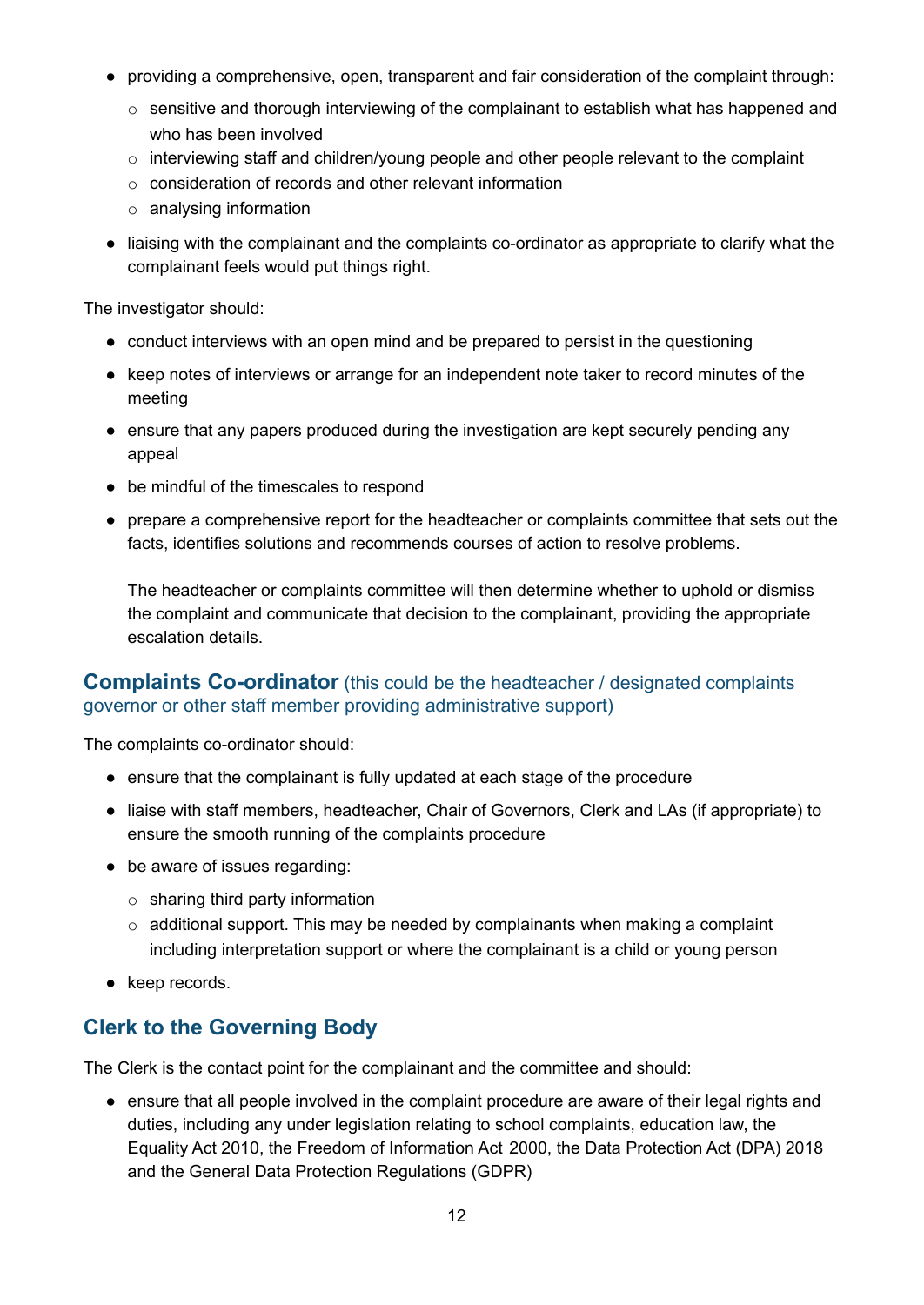- set the date, time and venue of the meeting, ensuring that the dates are convenient to all parties (if they are invited to attend) and that the venue and proceedings are accessible
- collate any written material relevant to the complaint (for example; stage 1 paperwork, school and complainant submissions) and send it to the parties in advance of the meeting within an agreed timescale
- record the proceedings
- circulate the minutes of the meeting
- notify all parties of the committee's decision.

#### **Committee Chair**

The committee's chair, who is nominated in advance of the complaint meeting, should ensure that:

- both parties are asked (via the Clerk) to provide any additional information relating to the complaint by a specified date in advance of the meeting
- the meeting is conducted in an informal manner, is not adversarial, and that, if all parties are invited to attend, everyone is treated with respect and courtesy
- complainants who may not be used to speaking at such a meeting are put at ease. This is particularly important if the complainant is a child/young person
- the remit of the committee is explained to the complainant
- written material is seen by everyone in attendance, provided it does not breach confidentiality or any individual's rights to privacy under the DPA 2018 or GDPR.

If a new issue arises it would be useful to give everyone the opportunity to consider and comment upon it; this may require a short adjournment of the meeting

- both the complainant and the school are given the opportunity to make their case and seek clarity, either through written submissions ahead of the meeting or verbally in the meeting itself
- the issues are addressed
- key findings of fact are made
- the committee is open-minded and acts independently
- no member of the committee has an external interest in the outcome of the proceedings or any involvement in an earlier stage of the procedure
- the meeting is minuted
- they liaise with the Clerk (and complaints co-ordinator, if the school has one).

#### **Committee Member**

Committee members should be aware that:

● the meeting must be independent and impartial, and should be seen to be so

No governor may sit on the committee if they have had a prior involvement in the complaint or in the circumstances surrounding it.

● the aim of the meeting should be to resolve the complaint and achieve reconciliation between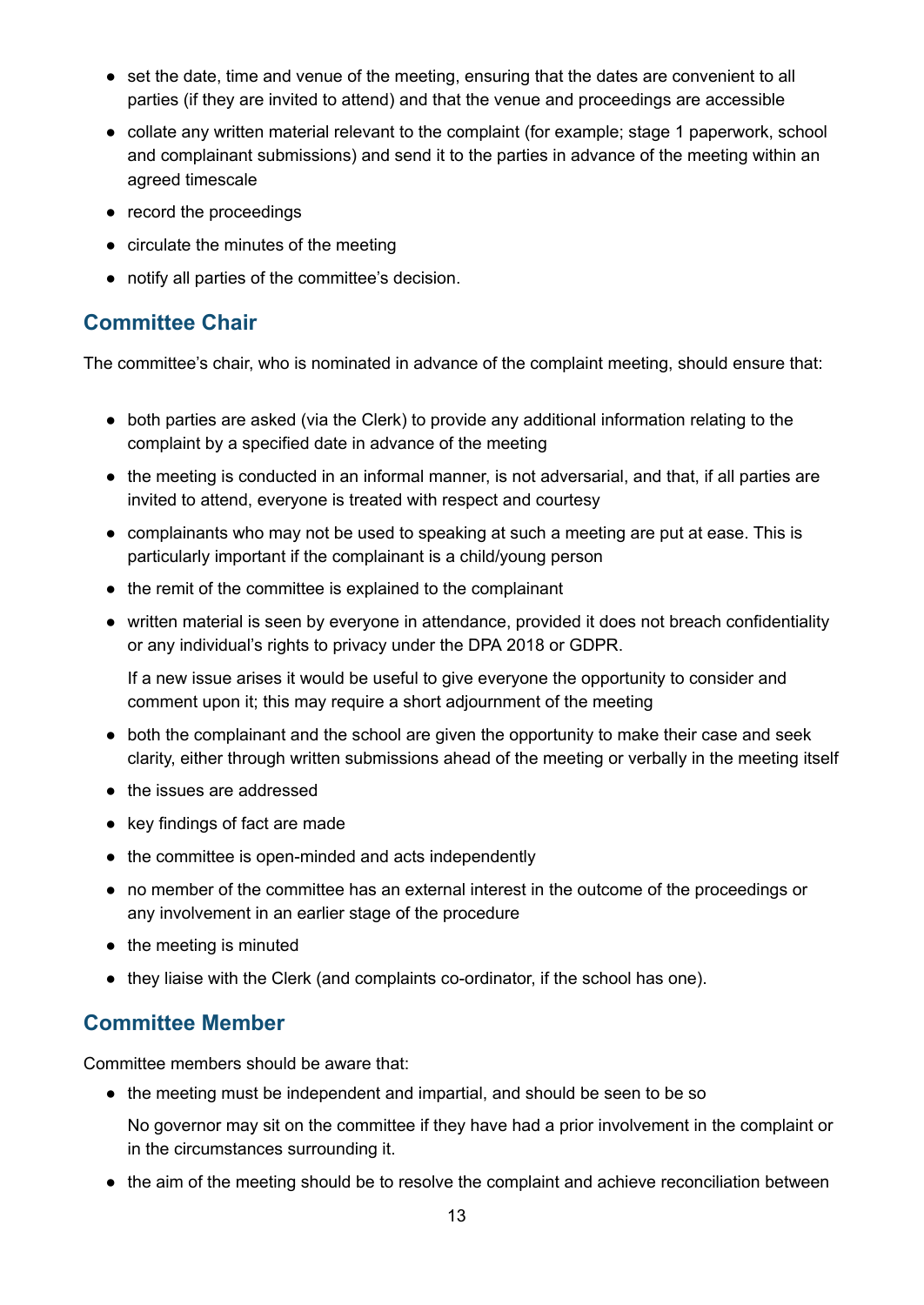the school and the complainant

We recognise that the complainant might not be satisfied with the outcome if the meeting does not find in their favour. It may only be possible to establish the facts and make recommendations.

● many complainants will feel nervous and inhibited in a formal setting

Parents/carers often feel emotional when discussing an issue that affects their child.

● extra care needs to be taken when the complainant is a child/young person and present during all or part of the meeting

Careful consideration of the atmosphere and proceedings should ensure that the child/young person does not feel intimidated.

The committee should respect the views of the child/young person and give them equal consideration to those of adults.

If the child/young person is the complainant, the committee should ask in advance if any support is needed to help them present their complaint. Where the child/young person's parent is the complainant, the committee should give the parent the opportunity to say which parts of the meeting, if any, the child/young person needs to attend.

However, the parent should be advised that agreement might not always be possible if the parent wishes the child/young person to attend a part of the meeting that the committee considers is not in the child/young person's best interests.

• the welfare of the child/young person is paramount.

#### **Appendix: Complaints Procedure During a Tier 4 Local Lockdown in the Coronavirus (COVID-19) Pandemic**

#### **Statement of intent**

In line with current government guidance, the school is not expected to handle new or existing complaints while it is under tier 4 restriction during a local lockdown in the school's local area; however, the school remains committed to maintaining open communication channels with parents and all stakeholders during this time.

We understand the necessity to adapt our procedures during a local lockdown and to ensure members of our school community can continue to voice any concerns they may have.

This appendix outlines how the school will manage concerns and complaints during tier 4 local restriction in the coronavirus pandemic, in line with the government's guidance and this policy. The information in this section is under constant review and kept updated to reflect any changes to national or local guidance.

#### **1. Legal framework**

- 1.1. This appendix has due regard to all relevant legislation and statutory guidance including, but not limited to, the following:
	- DfE (2020) 'Best practice guidance for school complaints procedures 2020'
	- Department of Health & Social Care (2020) 'COVID-19 contain framework: a guide for local decision-makers'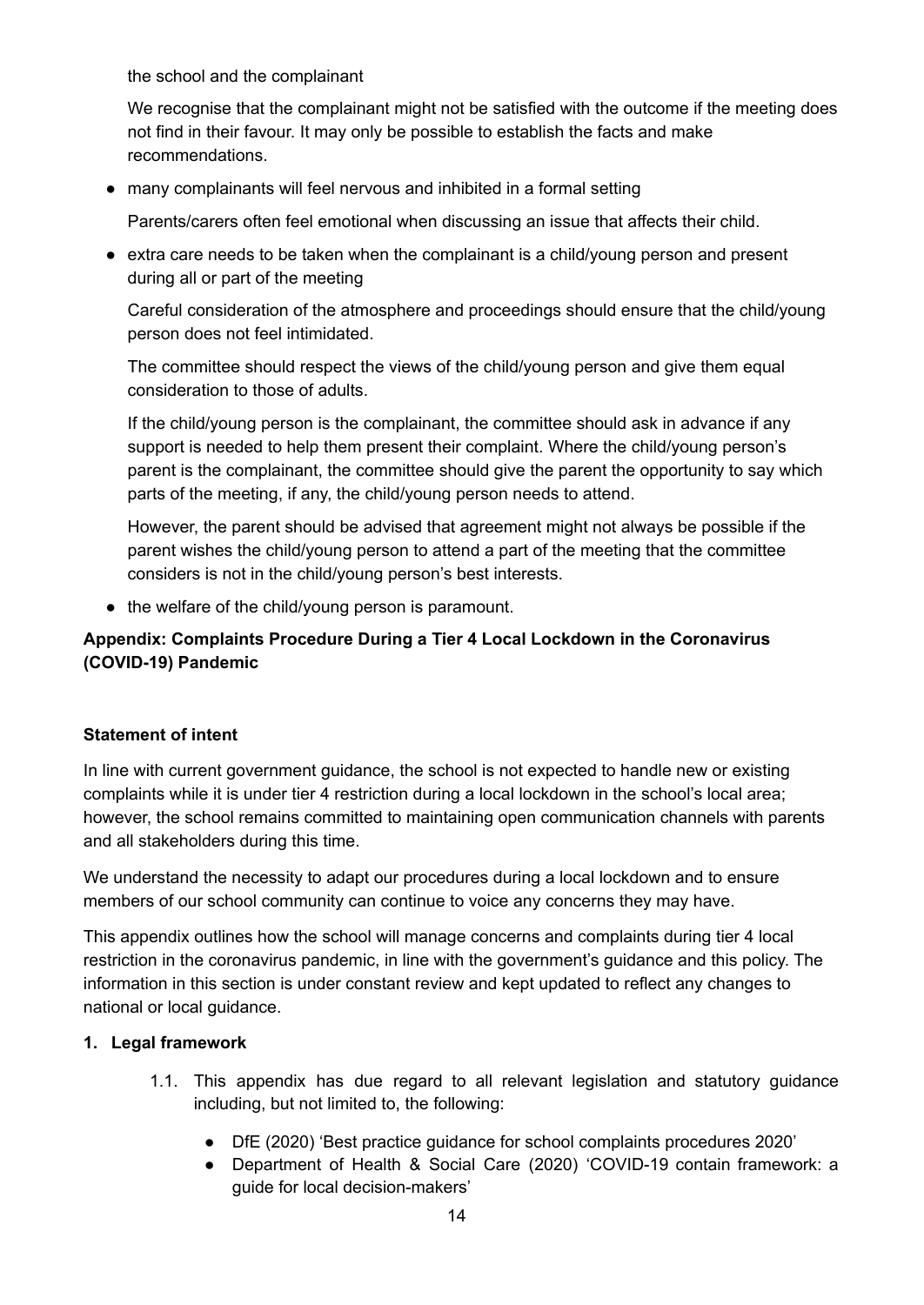#### **2. Making a complaint**

- 2.1. For the purpose of this appendix, a "**complaint**" can be defined as 'an expression of dissatisfaction' towards the actions taken or a perceived lack of action taken.
- 2.2. The normal complaints procedure set out within the main body of this policy will resume once the school is no longer under tier 4 local restriction, as directed by the DfE; until this point, formal complaints will not be dealt with by the school.
- 2.3. Any updates that influence this policy or appendix will be communicated to all parties involved via email in a timely manner.
- 2.4. Complainants are encouraged to call the DfE for more information regarding the expectations on schools regarding complaints at this time.

#### **3. Sharing a concern**

- 3.1. For the purpose of this appendix, a "**concern**" can be defined as 'an expression of worry or doubt' where reassurance is required.
- 3.2. Parents can share concerns about aspects of the school's current provision by contacting the headteacher via telephone or email. Concerns will be responded to as soon as it is deemed possible.
- 3.3. Parents who wish to share a concern about their child's learning should in the first instance raise their concerns with their child's class teacher via telephone or email.
- 3.4. If a concern relates to the safeguarding of a child, the person concerned should contact the LA or, where appropriate, the police without delay.

#### **4. Recording a concern**

- 4.1. A written record will be kept of any concern made in the school's Concerns Log, where it is deemed necessary, and will include:
	- The main issues raised and any recommendations.
	- Whether the concern was resolved and how this was achieved.
	- Actions taken by the school as a result of the concern raised.
- 4.2. The school will keep the governing board up-to-date with any concerns raised and actions that are taken to resolve them, where necessary.

#### **5. Monitoring and review**

- 5.1. The headteacher is responsible for continually monitoring government guidance and updating this appendix in line with any changes, including guidance on both national and local levels.
- 5.2. Any changes to this appendix will be communicated to all staff, parents and relevant stakeholders.
- 5.3. This appendix will be considered redundant once the school is no longer under tier 4 local restriction, as directed by the DfE; at which point, the school will resume its regular complaints procedures.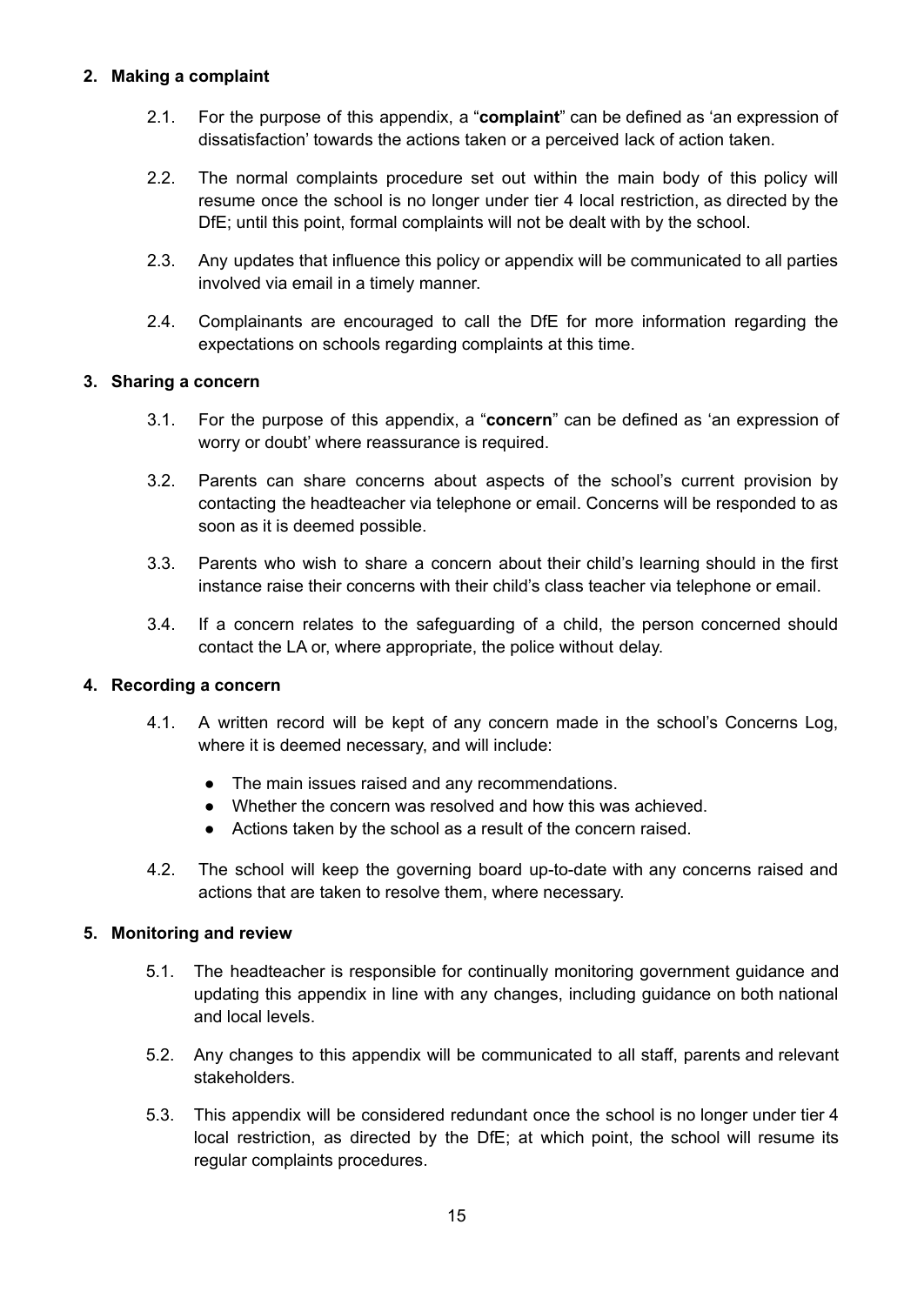5.4. The procedures in this appendix will be reinstated if the school goes back into tier 4 local restriction at any point.

# **Example Letter to Complainant for a Stage Three Complaint**

**Address line one**

**Address line two**

**Town**

**County**

**Postcode**

**Date**

**RE: Stage three complaint**

#### Dear **addressee's name**,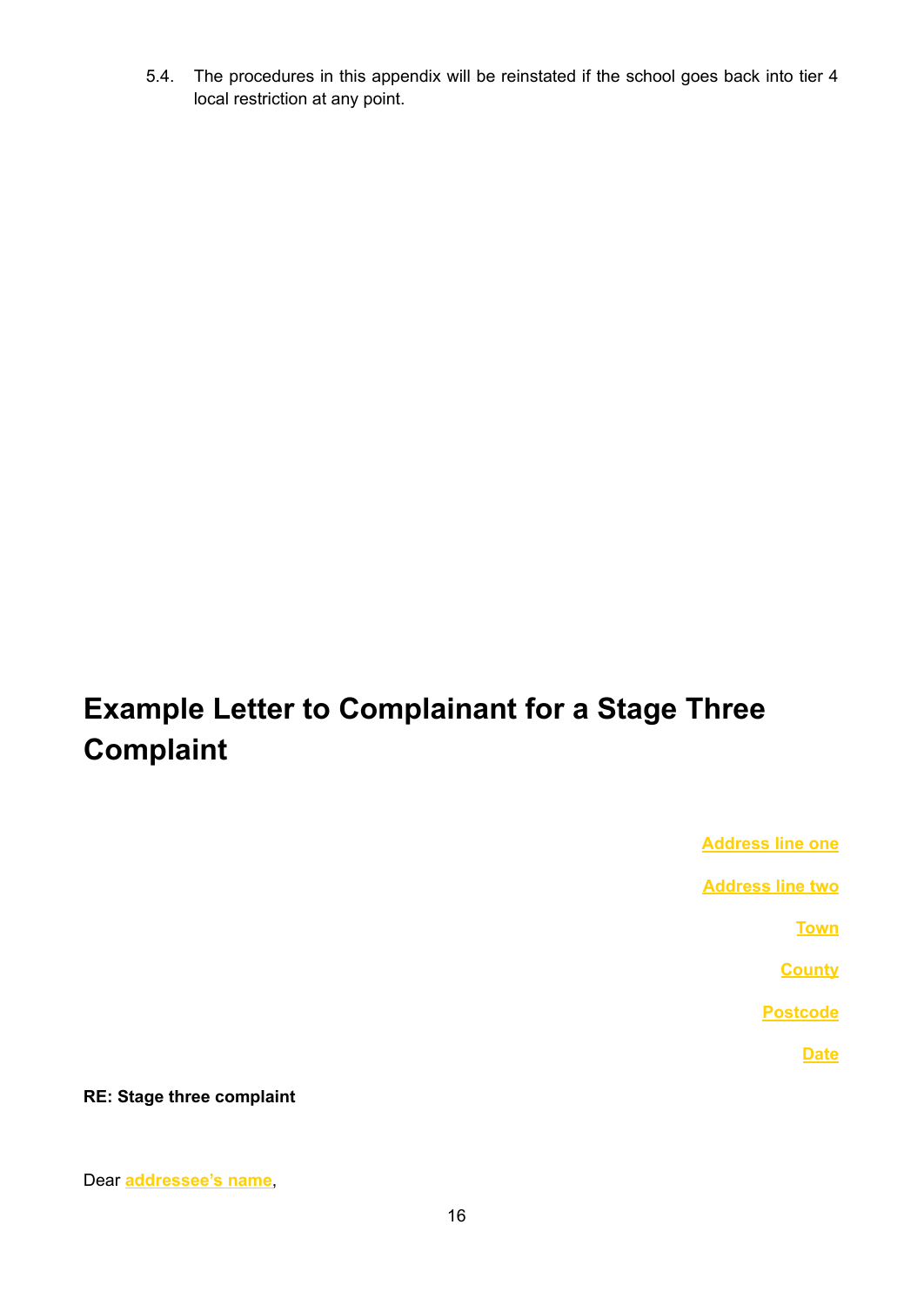Thank you for your letter dated **date** setting out the reasons why you are not satisfied with the **headteacher**'s response to your complaint about **details of the complaint**.

I am writing to let you know that I will be arranging for a complaints appeal panel (CAP) to consider your complaint, in accordance with our school's complaints procedure.

As explained in the procedure, the **chair** of the CAP will advise, in writing, how the CAP intends to consider your complaint.

Yours sincerely,

**Chair of the governing board**

# Example Letter for Complaints Against the Headteacher

**Address line one**

**Address line two**

**Town**

**County**

**Postcode**

**Date**

**RE: Complaint against the headteacher**

Dear **addressee's name**,